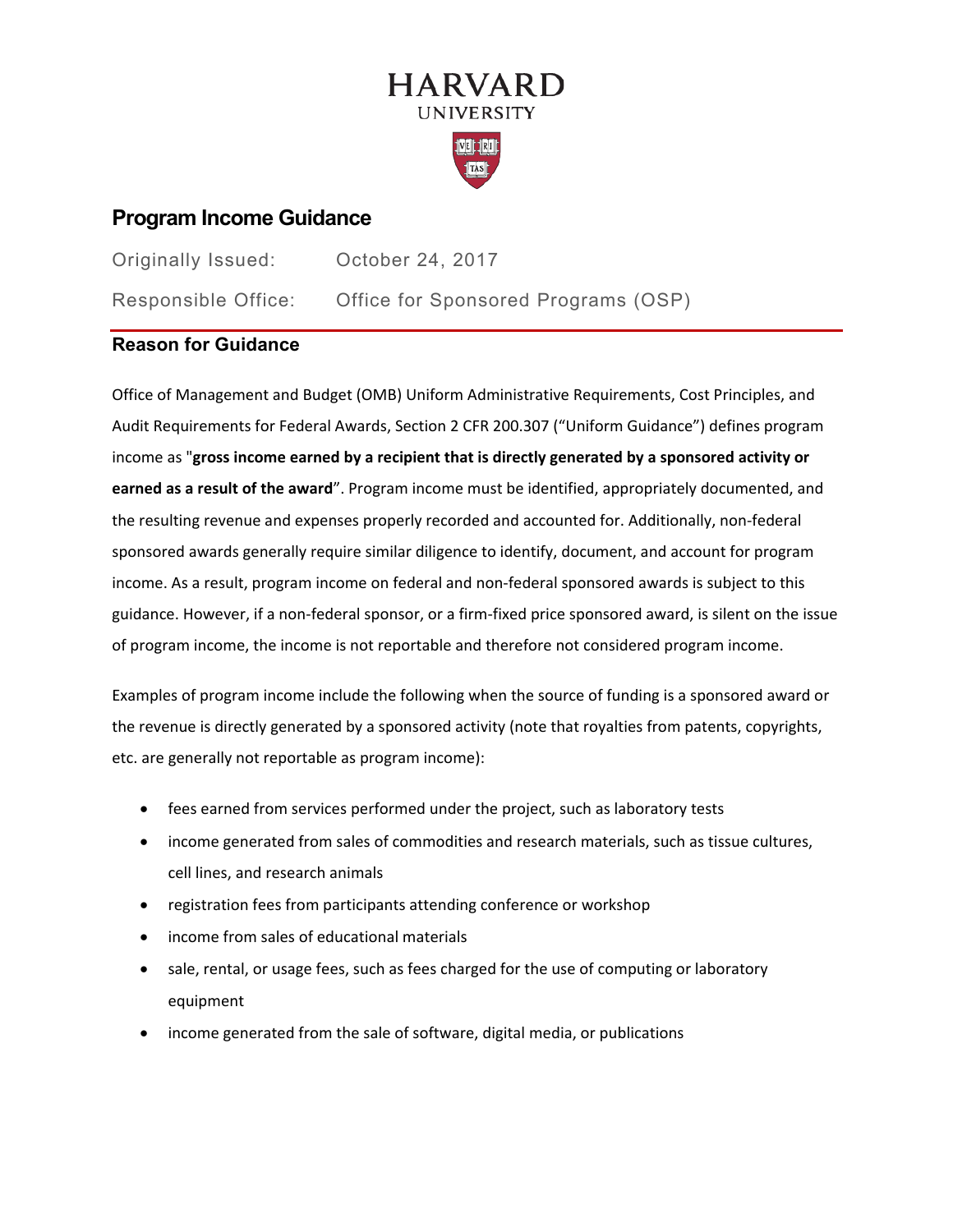Principal Investigators (PIs) and department/local level managing units must identify program income on both federal and non-federal sponsored awards in order for the income to be administered by the University. This guidance is intended to ensure compliance with federal regulations and sponsored award terms and conditions. As a non-profit institution, the University's mission is not to seek profit from its research activities; therefore, not properly accounting for program income on sponsored awards may potentially affect the University's tax-exempt status.

## **Applicability**

This guidance is applicable to all Principal Investigators (PIs) and administrators at Harvard University within all schools, units, divisions, University-wide initiatives, labs, and centers who are involved with the administration and conduct of sponsored awards.

### **Program Income Accounting Methods**

Program income revenue may be accounted for in one of the following four ways depending on sponsored award terms and conditions. Regardless of the accounting method used, program income may be used only for allowable costs in accordance with the applicable cost principles and the terms and conditions of the sponsored award. (Note: For Institutions of Higher Education (IHEs) and nonprofit research institutions, the additive method is the most commonly used method by federal sponsors for utilizing the program income generated from federal grants.)

#### **Additive Method**

Program income funds are added to the sponsored award commitment and used to further eligible project or program objectives. Funds may be retained and used to further eligible project or program objectives during the term of the award. Generally, if the award is silent on the treatment of program income, the additive method is the default approach used for applying program income to sponsored awards.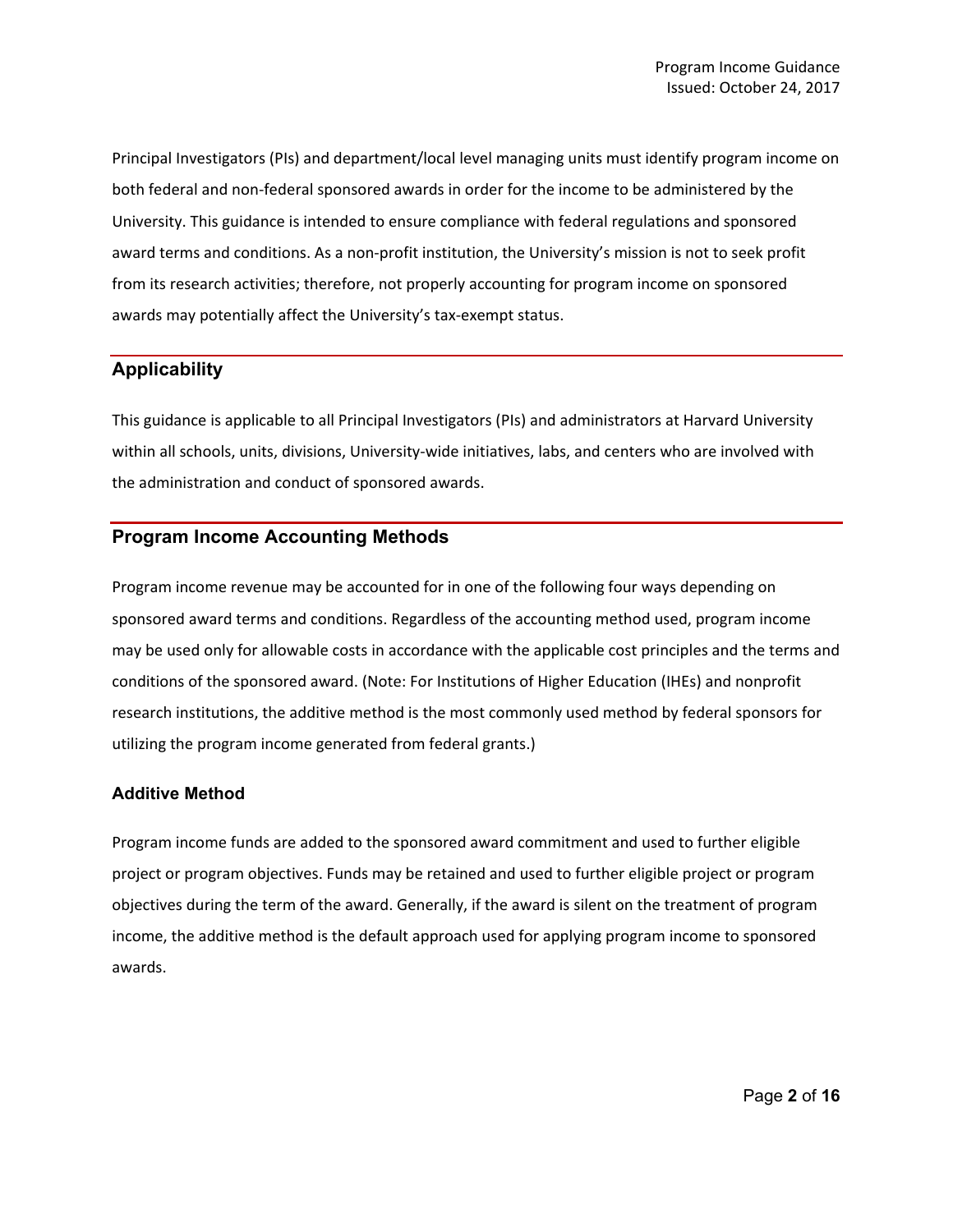Example: The sponsored award amount was \$100,000. \$10,000 of program income is generated. The total allowed project costs are now \$110,000 (\$100,000 expensed on the original award amount and \$10,000 expensed on the program income earned).

#### **Deductive Method**

Program income funds are deducted, or off-set, from the total award's allowable costs to determine the net allowable costs on which the sponsor's share of costs is based.

Example: The sponsored award amount was \$100,000. \$10,000 of program income is earned. The program income must be used to off-set the award amount from the sponsor and reduces the total award amount to \$90,000. Total available funds for the project remain at \$100,000 (\$90,000 from the sponsored award and \$10,000 from the program income earned.

#### **Matching Method**

With prior approval of the sponsor, program income funds are used towards fulfillment of a committed cost sharing requirement for the sponsored award.

Example: The sponsored award amount was \$100,000 with a cost sharing commitment of \$20,000. \$10,000 of program income is generated. The expenditure of the program income may be used to account for \$10,000 of the cost sharing commitment.

#### **Add/Deduct Method**

A portion of program income is added to the funds committed to the project as specified by the awarding agency; any remaining program income funds are deducted from the total funds available for the project.

Example: The sponsored award amount was \$100,000. \$35,000 of program income is generated, and the sponsor allows the first \$25,000 to be added to the award, bringing the award to \$125,000. The remaining \$10,000 is deducted from the new award amount. Therefore, the revised award amount is \$100,000 + \$35,000 - \$10,000 = \$125,000 (\$90,000 sponsored award amount plus \$35,000 program income).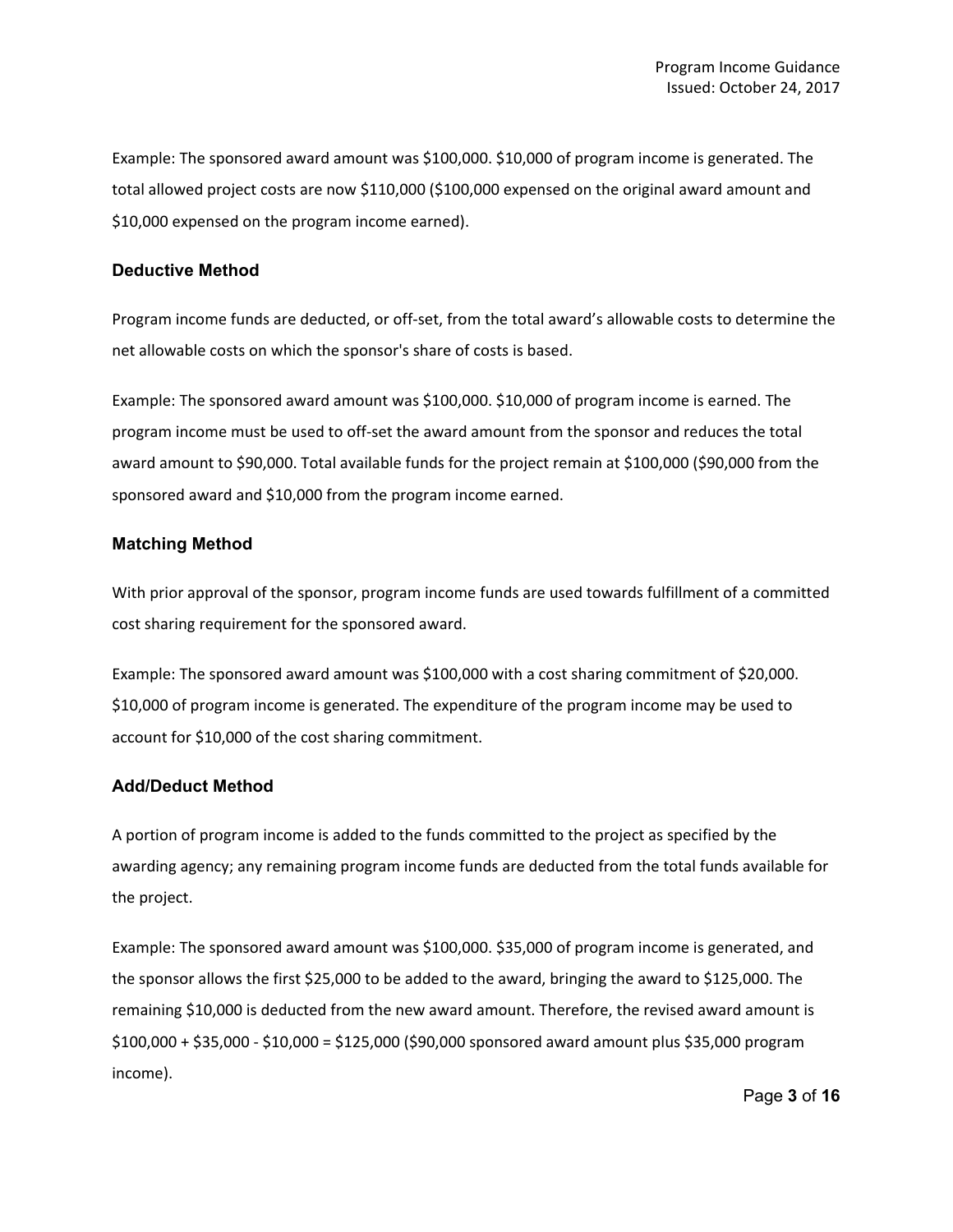*Note: When the National Institutes of Health Notice of Grant Award utilizes the add/deduct method, the regulations specify that the first \$25,000 be added and any excess over \$25,000 be deducted from total project costs.*

### **Roles and Responsibilities**

Responsibilities for management of program income on sponsored awards are shared among the following:

### **PI & Department/Local Level Managing Unit**

- Identify sources of potential program income at the proposal stage and during the award
- Submit a request to the Office for Sponsored Programs (OSP) or Sponsored Programs Administration (SPA) to establish a program income account in GMAS upon receipt of award or during the award when program income is identified
- Deposit the program income to the designated program income account using the appropriate object code (see Appendix A for recommended object codes for booking sponsored program income)
- Post the appropriate expenses related to the generation of the program to the designated program income account
- Ensure program income-related expenses comply with the allowability of costs in accordance with the sponsored award and federal regulations
- Understand and comply with sponsor-approved program income accounting method
- Verify and confirm the total program income earned and the amount expended to be included in the financial report prepared by the OSP Research Finance Team

## **Office for Sponsored Programs (OSP) and Sponsored Programs Administration (SPA)**

• Review proposal for potential program income and determine whether it is appropriate to include or exclude program income in the proposal submission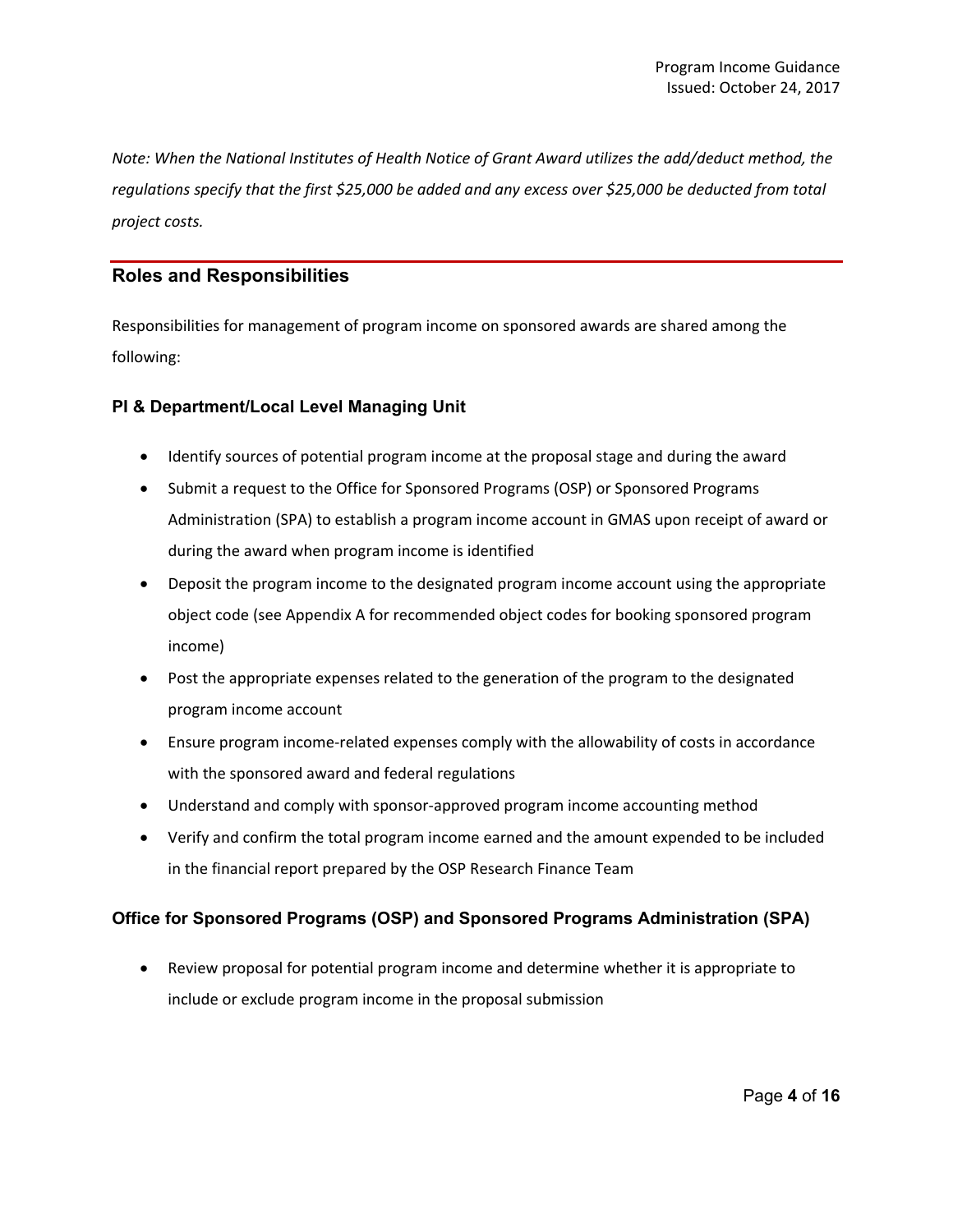- Discuss with PI and department/local level managing units potential shortfall of funding if the program income is identified in the proposal as a source of cost sharing commitment for the project
- Negotiate program income terms in sponsored awards and understand the sponsor-approved program income accounting method
- Establish a program income account when setting up the award in GMAS or when program income is identified during the award by the PI and department/local level managing units

### **Office for Sponsored Programs (OSP) Research Finance Team**

- Review and determine the program income sponsor reporting requirements
- Coordinate with the PI and department/local level managing units to confirm the allowable program income amount to be reported to the sponsor
- Reconcile program income account for award closeout
- Return unspent program income balance to the sponsor according to the sponsored award terms and conditions

## **Procedures**

The following procedures outline the process for managing program income on sponsored awards.

## **Proposal Process**

The PI and department/local level managing units should review the proposal to identify sources of actual or potential program income from the project. If program income is identified, select "Yes" to the program income question on the "Edit approval attribute" screen in GMAS.

If there is program income that will fund a portion of the project as committed cost sharing, consult with OSP or SPA offices to determine an alternative funding source to cover any potential shortfall in program income revenue.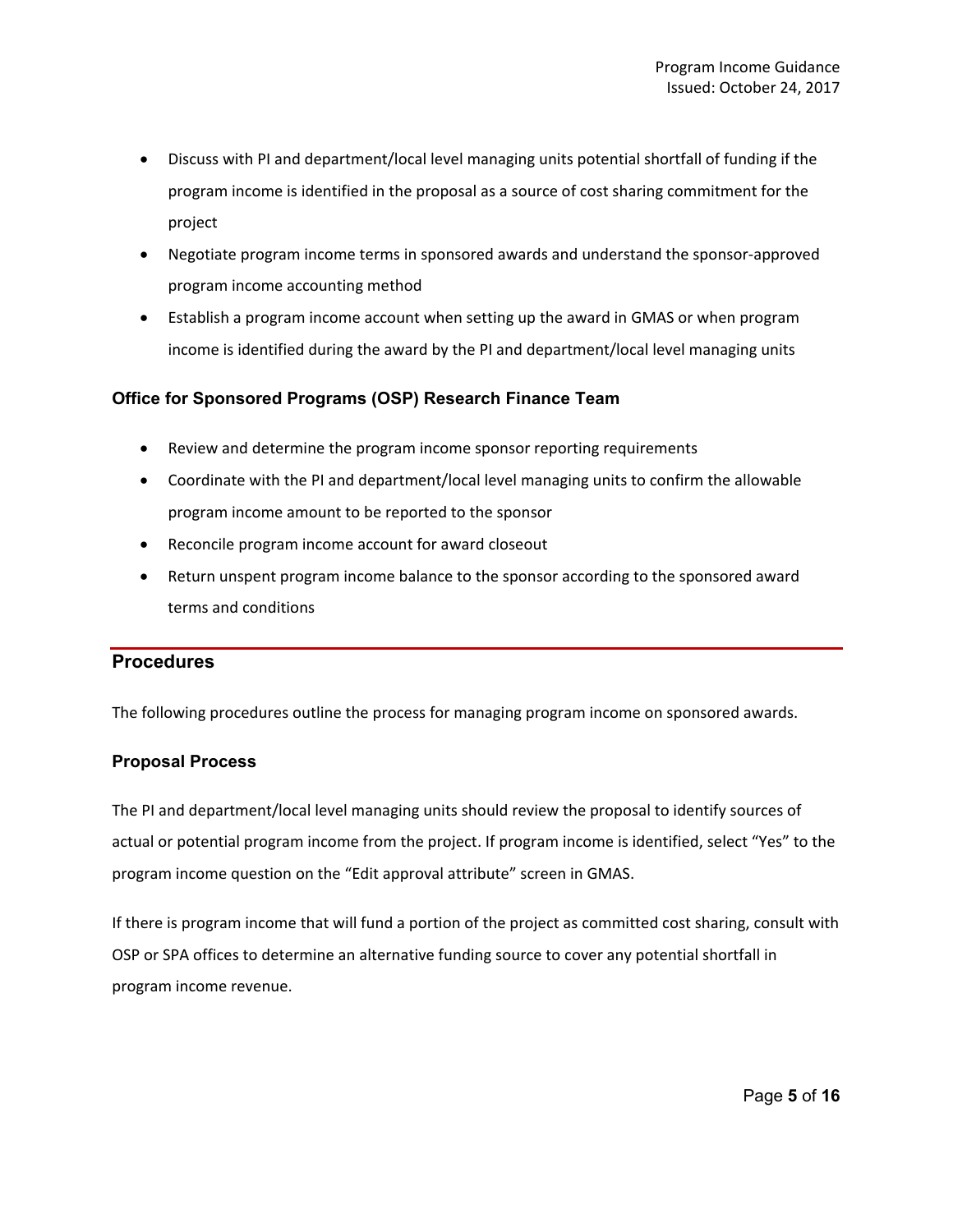## **Award Initiation**

Upon award acceptance, the PI and department/local level managing unit should submit a request to OSP/SPA to establish a GMAS program income account (part-of account) for tracking the program income generated during the project period if program income was included in the proposal budget/narrative. If program income is identified after the award is initiated, a request for setting up a program income account should be submitted to OSP/SPA as soon as the actual or potential program income revenue is identified.

The following information should be included in the request:

- Description of the activity and relationship to the sponsored award
- Approximate annual level of income for each award budget period
- A proposed fee schedule for the services to be performed, or cost of commodities to be sold, together with a breakdown of the major fee or cost components
- Assurance that the service or commodity is not being provided to non-Harvard customers at a price that is less than outside vendors charge for the same goods or services
- Budget estimate for utilizing the program income
- Proposed beginning and end dates of the program income account, which must fall within the sponsored award period of performance

Upon receipt and approval of the request, OSP/SPA will establish a program income account under the award segment (using the same fund value and activity value as the main account), and set up the account as follows:

- Enter "program income" in the part of account description field
- Enter a zero obligated amount in the account's funds allocated field
- Enter a zero % overhead rate for the part-of account

Generally, a single program income account will be used over the entire period of the award when task logic is utilized. When year logic account is utilized for a multi-year award, a program income account is required for individual account groups to coincide with individual budget reporting periods. In general, if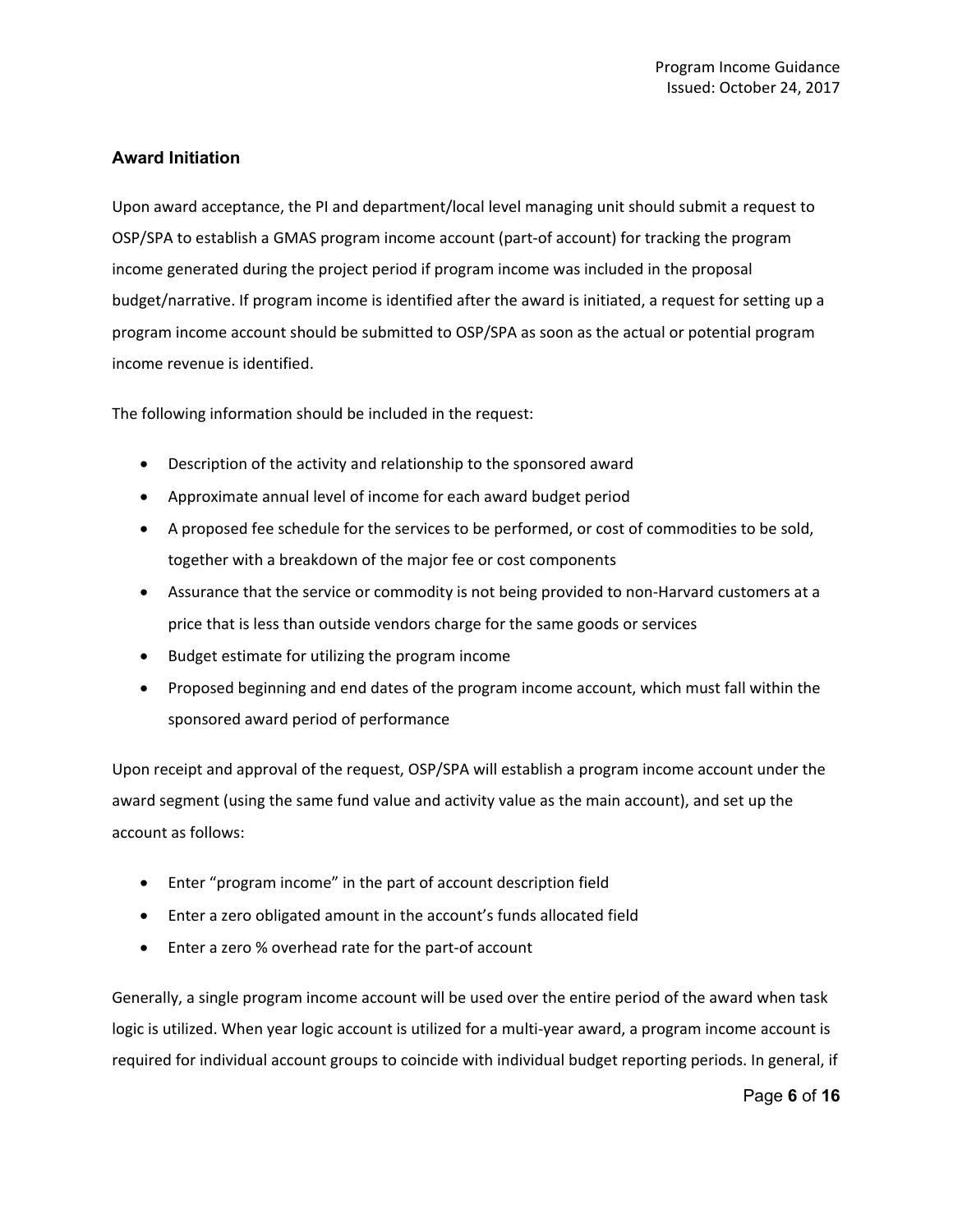the award has automatic carryover authority, the unspent program income balance at the end of the budget year should be moved to the next budget year program income account without requiring sponsor prior approval.

#### **Program Income and Associated Expenses Coding/Recording**

The department/local level managing units are responsible for depositing and posting award-generated revenue to the designated income account using the appropriate income object codes (see Appendix A for recommended object codes for sponsored program income). Program income should only be posted to the designated income account and should not be posted as an expense credit.

In addition, the department/local level managing units are responsible for posting any expenses associated with the generation of the gross program income to the designated program income account using appropriate expenses object codes as used for other expenses on the project. Examples of expenses include supplies and travel expenses for hosting a conference or labor and materials costs for the distribution of the goods or services being sold. Program income expenses do not take overhead.

#### **Use of Program Income**

Program income funds should be utilized to cover project expenditures according to the program income treatment required by the award. If a portion of the income is the result of activities that are not directly related to the sponsored award, it is necessary to prorate the program income to identify the proportion attributed to the sponsored award. The program income funds should be expended prior to sponsor funds during the sponsored award period of performance.

Additionally, PIs and departments/local level managing units should coordinate with OSP/SPA in order to understand and comply with the sponsored award terms and conditions regarding allowability of costs and the required sponsor-approved program income accounting method.

#### **Sponsor Reporting**

As required in the sponsored award, program income is reported to the sponsor annually and/or at the end of the award via a standard financial report (e.g., federal financial report) or a separate program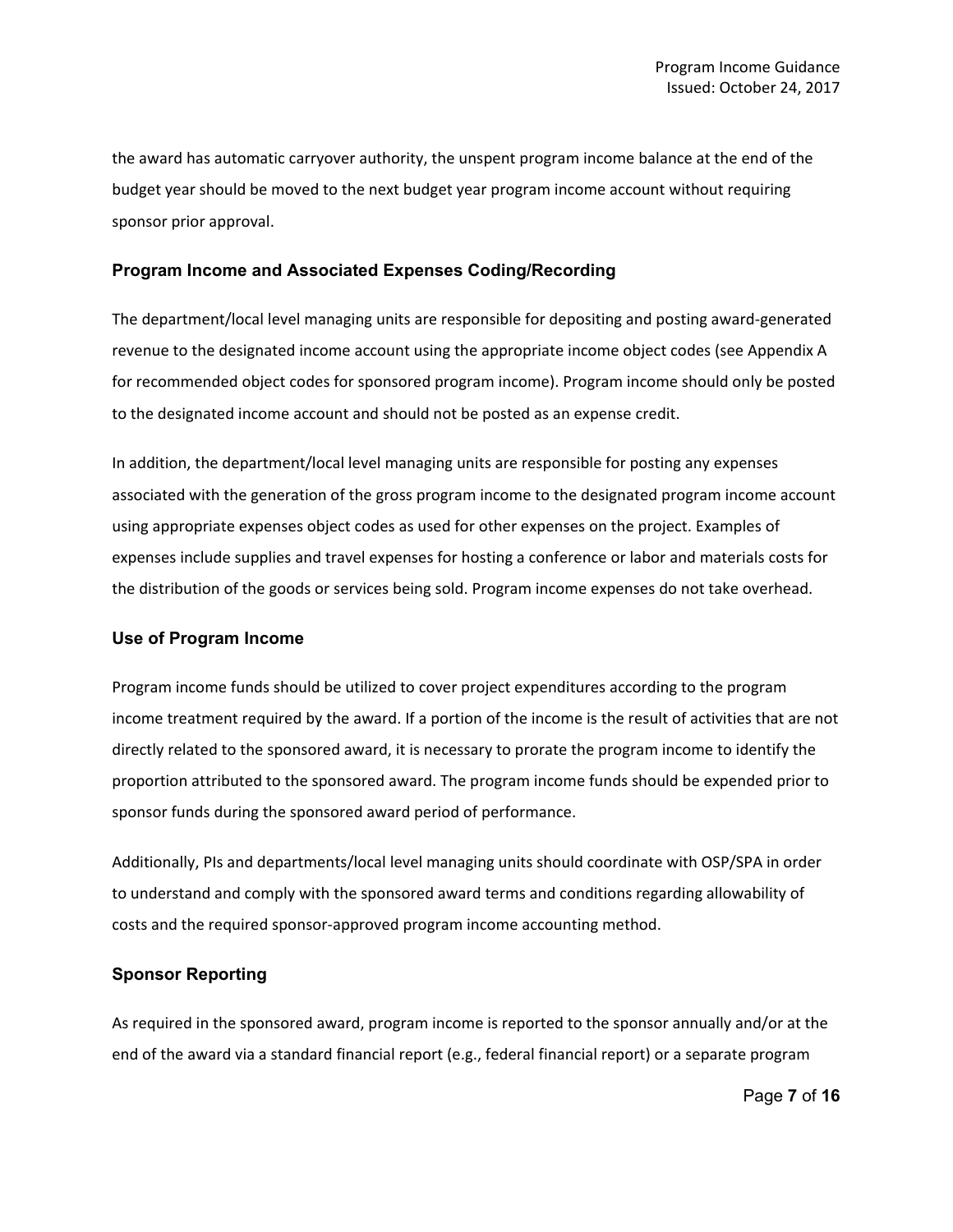income report (e.g., NSF annual consolidated program income report). Prior to the financial reporting due date, the OSP Research Finance Team will coordinate with the department/local level managing unit to verify the total program income amount to be reported according to the sponsor-required program income accounting method.

Federal regulations define program income as "gross income" and must be reported in the financial reports. Some federal agencies, (e.g., NIH, NASA, U.S. Department of Education) may allow costs associated with the generation of the gross amount of program income that is not charged to the grant to be deducted from the gross income earned. Reporting of "net amount of program income" may be appropriate in some circumstances when the sponsor requires using the deductive accounting method for program income, where the costs of generating program income have not been charged to the federal award.

#### **Award Closeout**

Unless specified otherwise in the award, federal regulations require the University to expend program income funds before spending award funds. For federal awards, funds remaining in the project or program income account after the project has terminated will be returned to the sponsor. For nonfederal awards without terms and conditions regarding the treatment of unspent program income after the project has terminated, the program income balance may be transferred to a departmental account. If the funds are needed to further project or program objectives after the expiration of the award, a nocost extension should be requested to the sponsor.

#### **Program Income Account Reconciliation and Closeout**

When an award is expired, as the final financial report is being prepared, the OSP Research Finance Team will reconcile the program income account and allocate the program income balance to the main account and other accounts to cover project expenses depending on the required accounting method (see Appendix B for more detailed guidance on OSP's journal processes and object code usages for reconciliation of the sponsored program income accounts).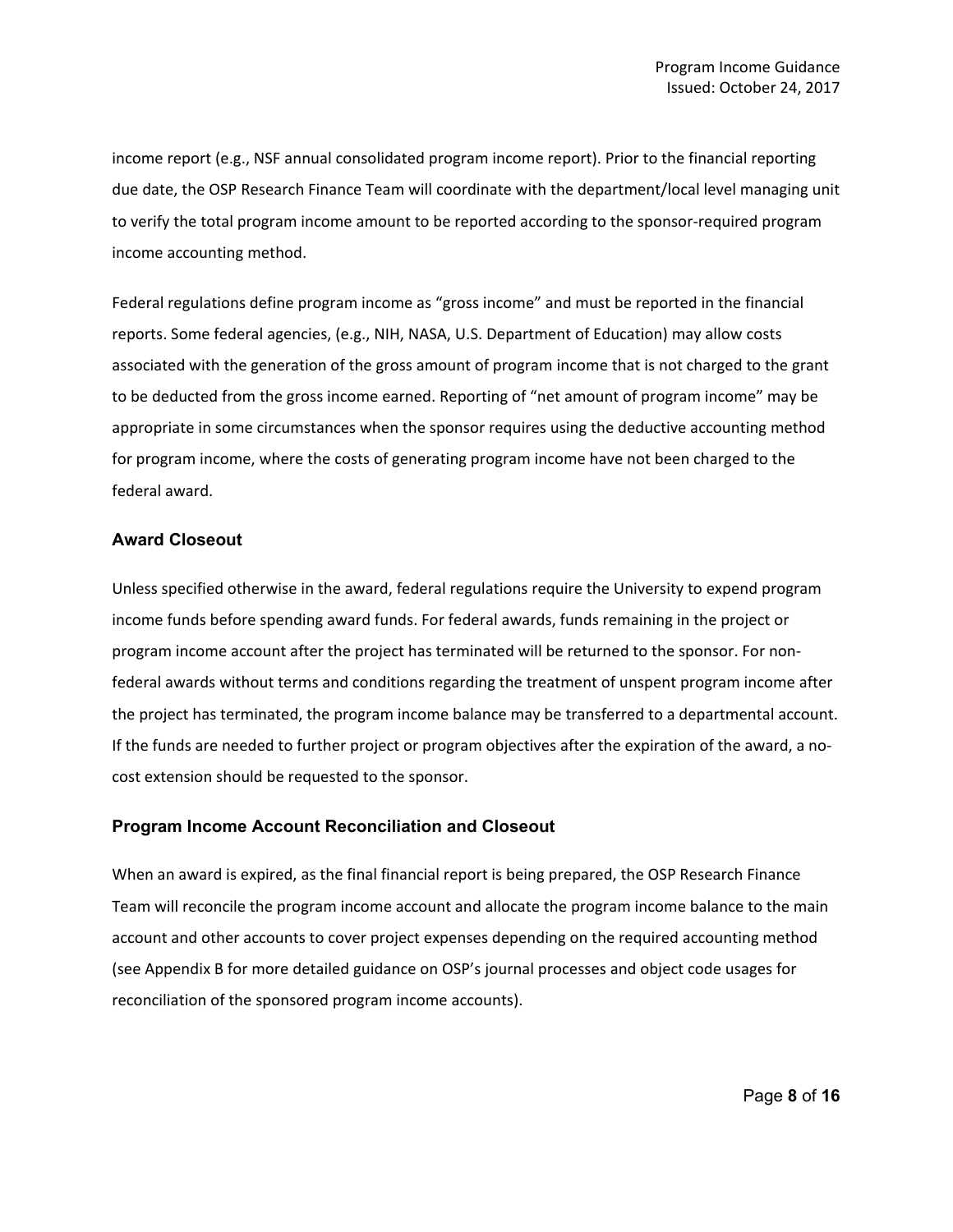## *Example of additive and/or deductive accounting method:*

A program income account was set up for a conference on a federal award and during the award, there is a total of \$15,000 income generated from the registration fees, and total of \$3,500 conference-related costs posted to the program income account. The OSP Research Finance Team will reconcile the program income account as follows:

- To utilize the program income to cover allowable project expenses, OSP will process a journal to move the gross amount of the \$15,000 income from the program income account to the project main account to off-set the project expenses.
- If the "gross program income amount" is to be reported on the financial report, OSP will process a journal to reallocate conference related expenses of \$3,500 from the program income account to the project main account, then close the program income account in GMAS.
- If the "net program income amount" is to be reported on the financial report, OSP will process a journal to reallocate the net amount of program income of \$11,500 to the main account and move the remaining income balance of \$3,500 and conference-related expenses of \$3,500 to a non-sponsored department account.

## *Example of matching accounting method:*

This method requires that the program income be used to fund the non-sponsored share of the project as cost sharing. For example, an award requires 1:1 matching funds, and the proposed budget included \$100K of cost sharing commitment with a portion of cost sharing to be funded by utilizing the program income (estimated at a total income of \$24,000 to be generated from the conference registration fees). And a total of \$4,300 conference related expenses were posted to the program income account during the award. At the end of the award, the OSP Research Finance Team will complete the following steps:

- To utilize the program income to meet cost sharing/matching commitment, OSP will process a journal to reallocate the gross amount of the program income from the program income account to the cost sharing companion account to cover the project cost shared expenses.
- Page **9** of **16** • Process a journal to reallocate total of \$4,300 conference related expenses from the program income account to the project main account, then close the program income account in GMAS.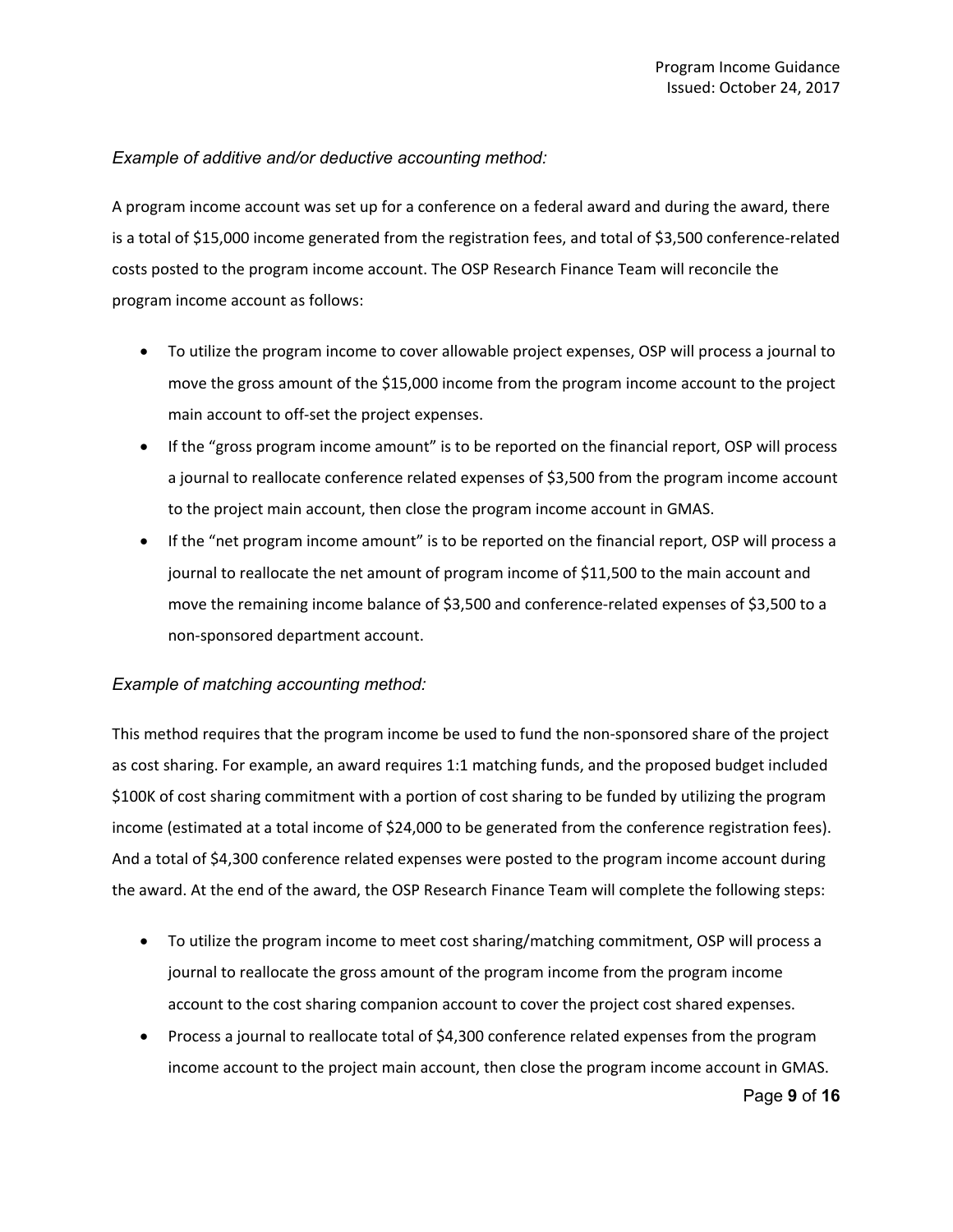• If the total program income amount generated is less than the \$24,000 that was originally budgeted as one of the sources for the total \$100K committed cost sharing, the PI and department/local level managing units must provide an alternative funding source to meet the total cost sharing obligations.

#### **Program Income Generated** *After* **Award Expiration**

Program income generated **within 60 days after the end of the sponsored award period** is still considered program income and treated in accordance with the program income guidelines above. Otherwise, unless sponsored award terms and conditions specify funds to be returned, there is no further obligation to the sponsor for program income earned after the end of the award period.

## **Related Policies and Documents**

- [Sponsored Financial Reporting and Closeout Policy](https://osp.finance.harvard.edu/sponsored-financial-reporting-and-closeout-policy)
- [Sponsored Expenditure Guidelines](https://osp.finance.harvard.edu/sponsored-expenditures-guidelines)
- [Internal Billing Transactions Policy](https://policies.fad.harvard.edu/pages/internal-billing-transactions)
- [Cost Sharing Policy](https://osp.finance.harvard.edu/cost-sharing-policy)

## **Definitions**

#### **Sponsored award**

Funding arrangement in which the University is providing a return benefit to, or agrees to provide a defined deliverable or complete a set of activities for, the sponsor in exchange for the funds, regardless of whether the funding instrument is designated a contract, cooperative agreement, grant, consortium agreement, or otherwise.

#### **Harvard Customers**

Academic users who pay for goods or services using Harvard's general ledger 33-digit account coding.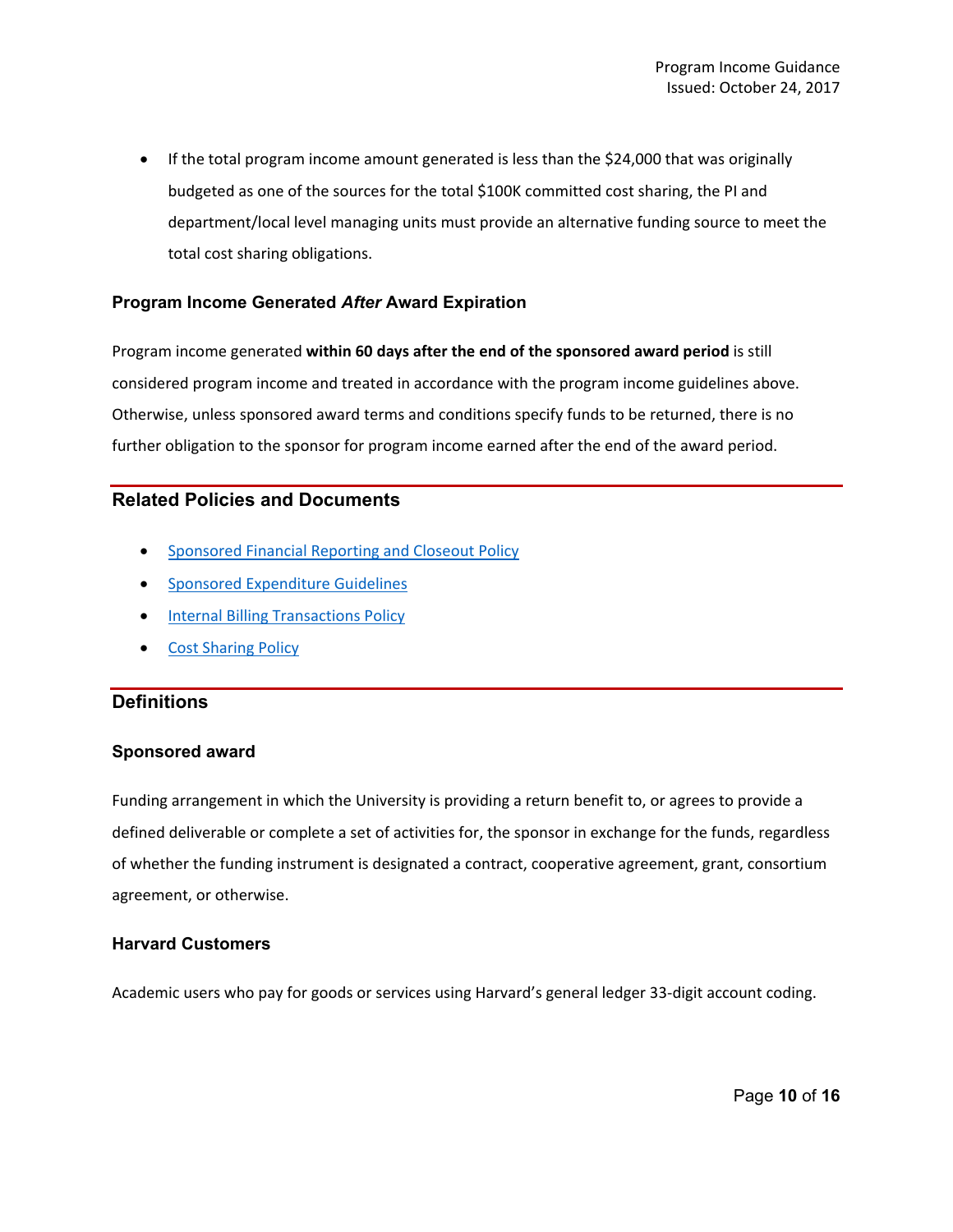## **Non-Harvard Customers**

An entity or person that is legally separate from Harvard that typically purchases goods or services for reasons of convenience, quality, or uniqueness of goods or services offered. Examples include PIs at affiliated hospitals, commercial research labs, collaborators at other institutions, and non-consolidating tubs.

### **Period of performance**

The time period during which the proposed work will be completed and the funds awarded are available for expenditure by the recipient.

## **Revision History**

- October 24, 2017
	- o Released as University guideline document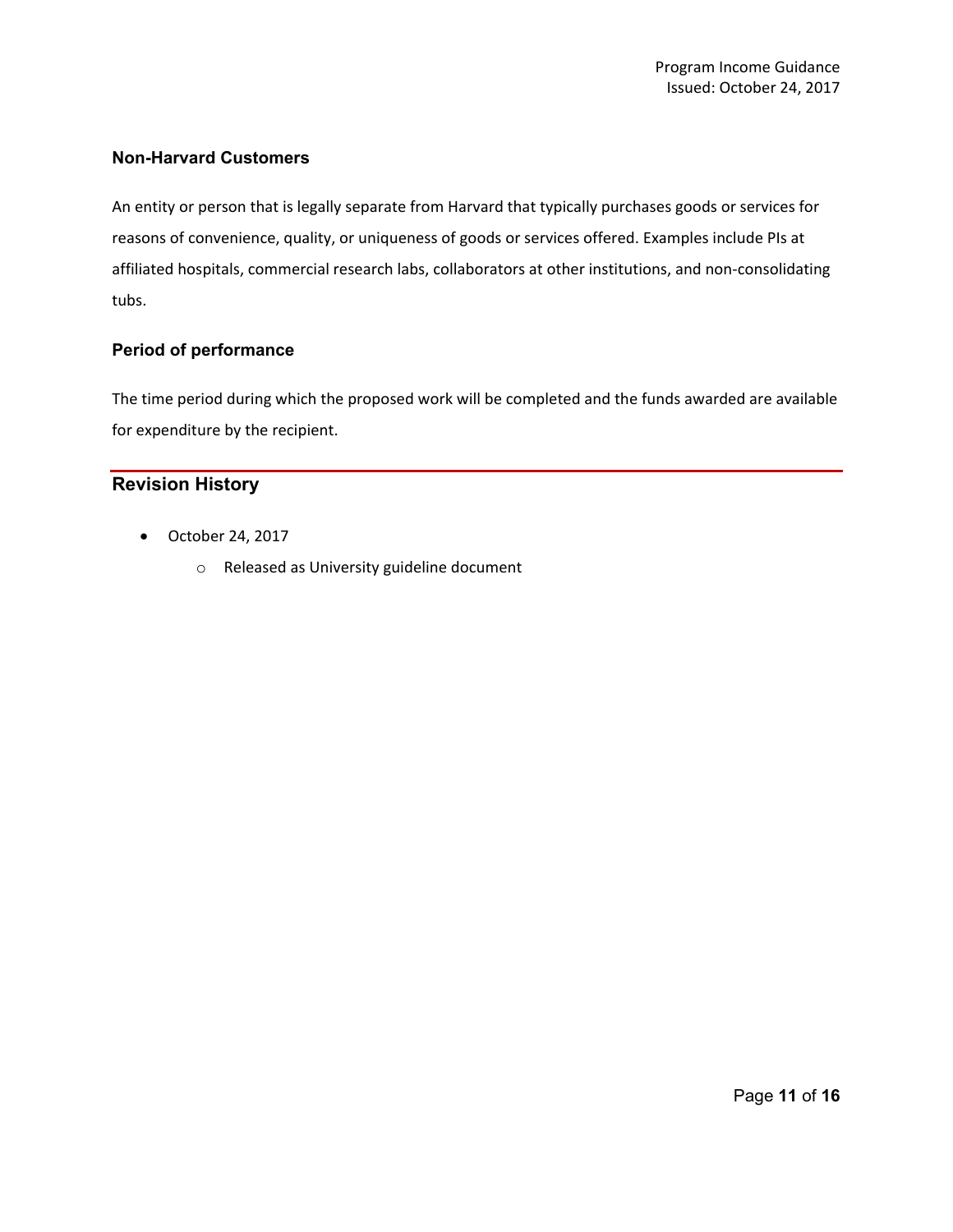# **Appendix A: Recommended Object Codes for Depositing Program Income in General Ledger**

For accurate tracking and accounting of the program income that were generated from the sponsored awards, the department/local level managing units should use the appropriate income object codes below when depositing/recording sponsored program income (checks and wire payments) in the General Ledger.

## **Examples of program income generated from sponsored awards Object Codes Object Description** Registration fees from participants attending conference, workshop, seminar and other events 5360 Event + Program Svcs, External, **General** Fees earned from services performed under the project, such as laboratory tests 5400 Lab Svcs, External, **General** Fees earned from services performed under the project, such as laboratory tests 5490 Other Svcs, External, **General** Income generated from sales of commodities and research materials, such as tissue cultures, cell lines, and research animals <sup>5100</sup> Merchandise+Materials Sales, External, **General** Income generated from sales of commodities and research materials, such as tissue cultures, cell lines, and research animals 5040 Animal Sales, External, **General**

#### *Table 1 - Income Object Codes*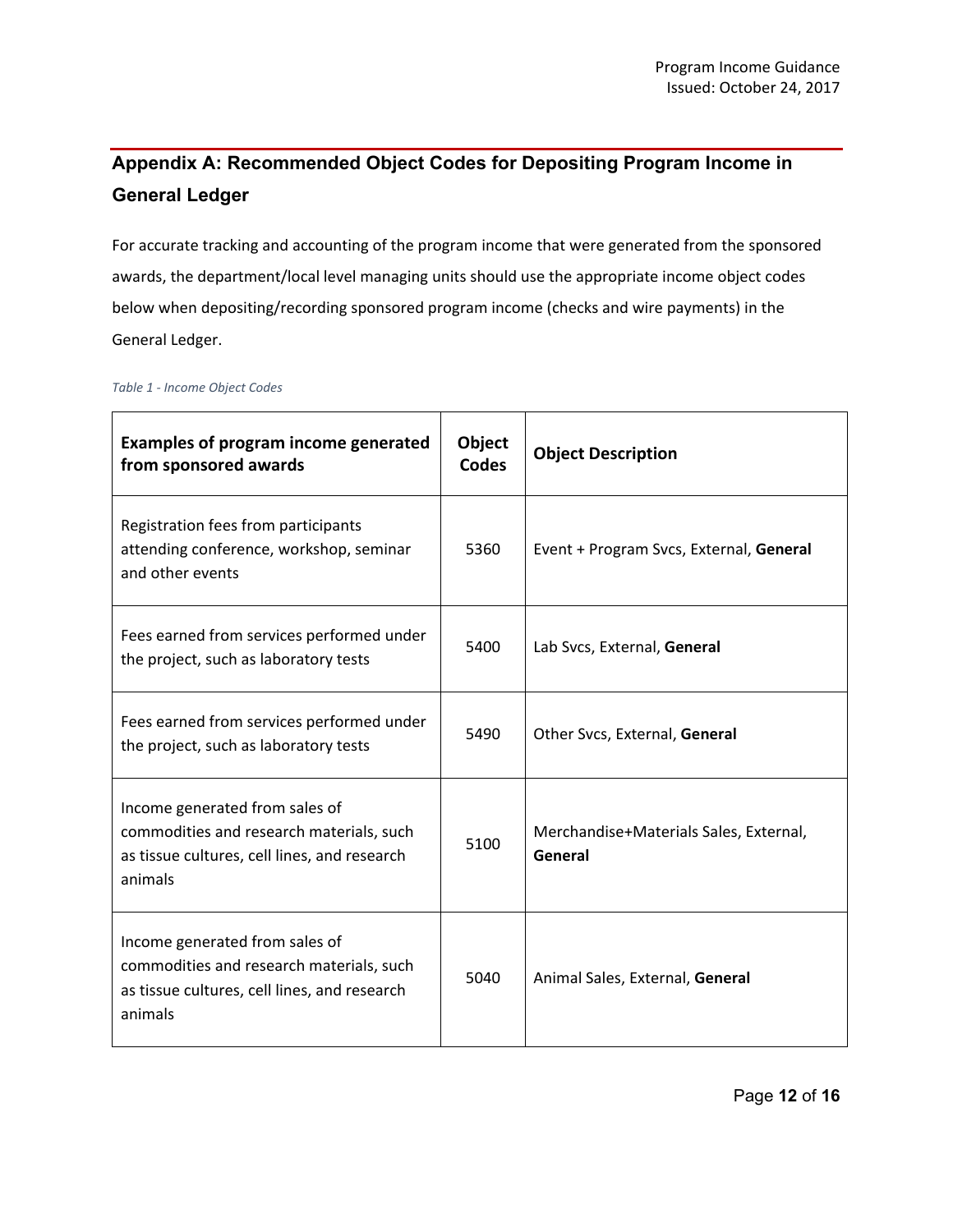| <b>Examples of program income generated</b><br>from sponsored awards                                                                                                                                                                                                                   | Object<br><b>Codes</b> | <b>Object Description</b>                                       |
|----------------------------------------------------------------------------------------------------------------------------------------------------------------------------------------------------------------------------------------------------------------------------------------|------------------------|-----------------------------------------------------------------|
| Income from sales of educational materials<br>that is directly generated by a sponsored<br>activity                                                                                                                                                                                    | 5100                   | Merchandise+Materials Sales, External,<br>General               |
| Income from sales of educational materials<br>that is directly generated by a sponsored<br>activity                                                                                                                                                                                    | 5050                   | Copying, Network Printing Sales, External,<br>General           |
| Rental or usage fees charged for computing<br>or laboratory equipment.<br>Note: Please contact your tub equipment<br>manager or tub central finance office for<br>guidance on booking the sale of equipment<br>and other capital assets including the<br>posting of the sales revenue. | 4690                   | Eqpt + Other Property Rentals, Nonstudent,<br>External, General |
| Rental or usage fees charged for computing<br>or laboratory equipment.<br>Note: Please contact your tub equipment<br>manager or tub central finance office for<br>guidance on booking the sale of equipment<br>and other capital assets including the<br>posting of the sales revenue. | 5720                   | Fees + Fines, Other, Nonstudent External,<br>General            |
| Income generated from the sale of software,<br>digital media, or publications                                                                                                                                                                                                          | 4660                   | Publications, External Sales, General                           |
| Income generated from the sale of software,<br>digital media, or publications                                                                                                                                                                                                          | 5120                   | Tech Sales, External, General                                   |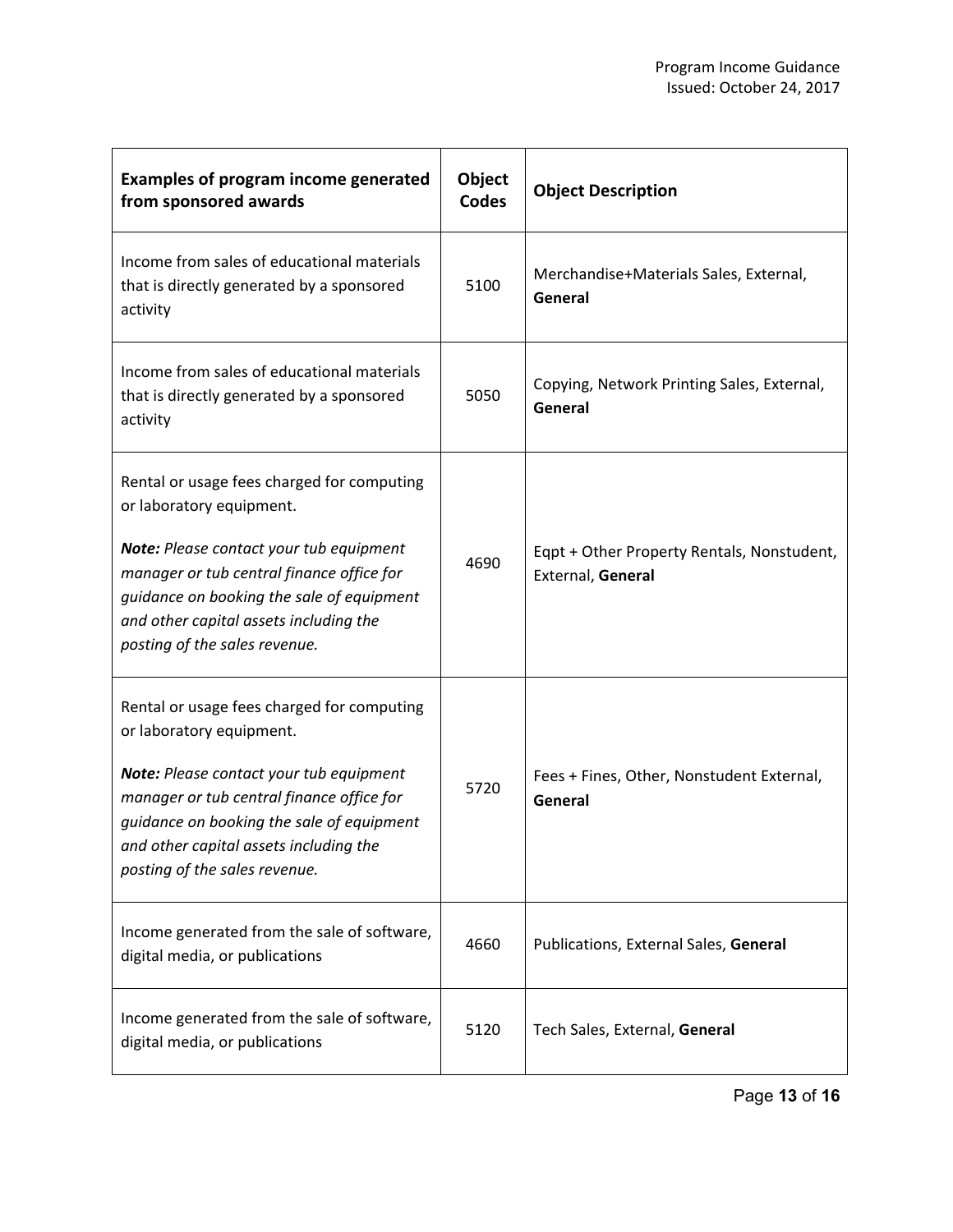## **Appendix B: Journal Object Codes for Sponsored Program Income Reconciliation**

The OSP Research Finance Team is responsible for processing the journals to reconcile and reallocate the program income and associated expenses to the appropriate sponsored and non-sponsored accounts according to the sponsored required accounting method during the award closeout. The examples of the journals and object codes provided here should only be used by the OSP Research Finance.

### **Example of additive and/or deductive accounting method**

A program income account was set up for a conference on a federal award and has a total of \$15,000 income generated from the registration fees (posted to income object code 5360 in GL) and a total of \$3,500 conference-related costs (post to expense object codes 6640 and 6660 in GL). At the end of the award, the OSP Research Finance Team will reconcile the program income account and process the journals as follows:

• Process a journal in the amount of \$15,000 to debit the program income account and credit the project main account utilizing the program income to cover allowable project expenses, as shown in the following example:

Credit: 265.21767.5910.108842.255280.0001 (\$15,000) Debit: 265.21767.5910.108842.255280.0002 \$15,000

• Process a journal to reallocate conference related expenses of \$3,500 from the program income account to the project main account (and enter "0" as the final figure in GMAS to close the program income account) as shown in the following example:

Credit: 265.21767.8880.108842.255280.0002 (\$3,500) Debit: 265.21767.8880.108842.255280.0001 \$3,500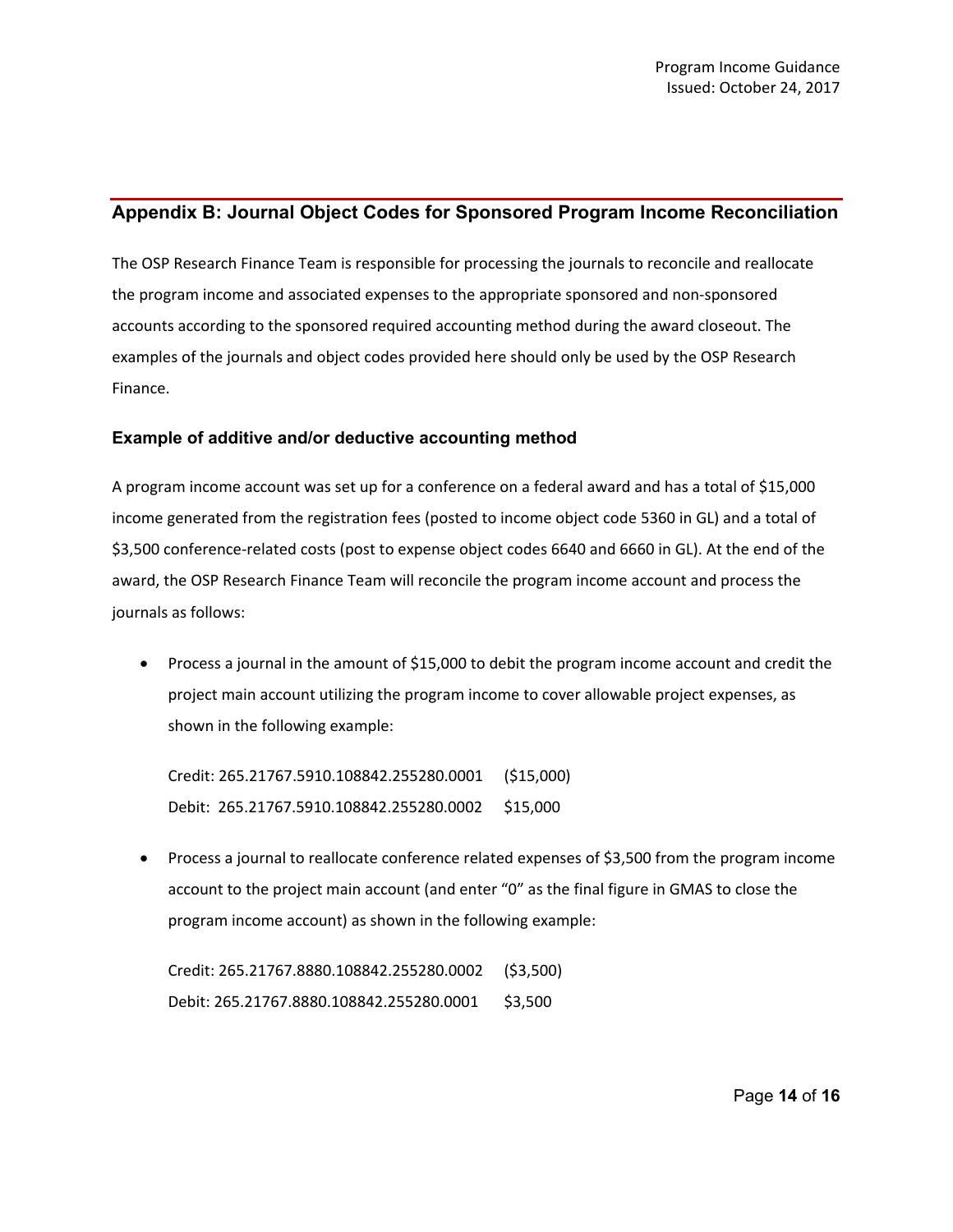• If the "net program income amount" is to be reported on the financial report, process a journal to reallocate the net amount of \$11,500 program income to the main account and move the remaining income balance of \$3,500 and conference-related expenses of \$3,500 to a department account as shown in the following sample Journals A and B:

Journal A for moving net program income amount to cover project expenses:

| Credit: 265.21767.5910.108842.255280.0001 | ( \$11,500) |
|-------------------------------------------|-------------|
| Debit: 265.21767.5910.108842.255280.0002  | \$11.500    |

Journal B for moving remaining income balance of \$3,500 and expenses of \$3,500 to a nonsponsored account provided by the department. (Note: Use the original income and expense object codes when journal the income and expense amount from a sponsored fund to a nonsponsored fund).

| Credit: 265.21767.5360.000001.000000.0001      | (53,500) |
|------------------------------------------------|----------|
| Debit: 265.21767.5360.108842.255280.0002       | \$3,500  |
| Credit: 265.21767.6640/6660.108842.255280.0002 | (53,500) |
| Debit: 265.21767.6640/6660.000001.000000.0001  | \$3,500  |

#### **Example of matching accounting method**

An award requires 1:1 matching funds, and the proposed budget included \$100K of cost sharing commitment with a portion of cost sharing to be funded by utilizing the program income (estimated at a total income of \$24,000 to be generated from the conference registration fees). A total of \$4,300 conference related expenses were posted to the program income account during the award. At the end of the award, the OSP Research Finance Team will reconcile the program income and process journals as follows.

• Process a journal in the amount of \$24,000 to debit the program income account and credit the cost sharing companion account (using the original income object code in GL) utilizing the